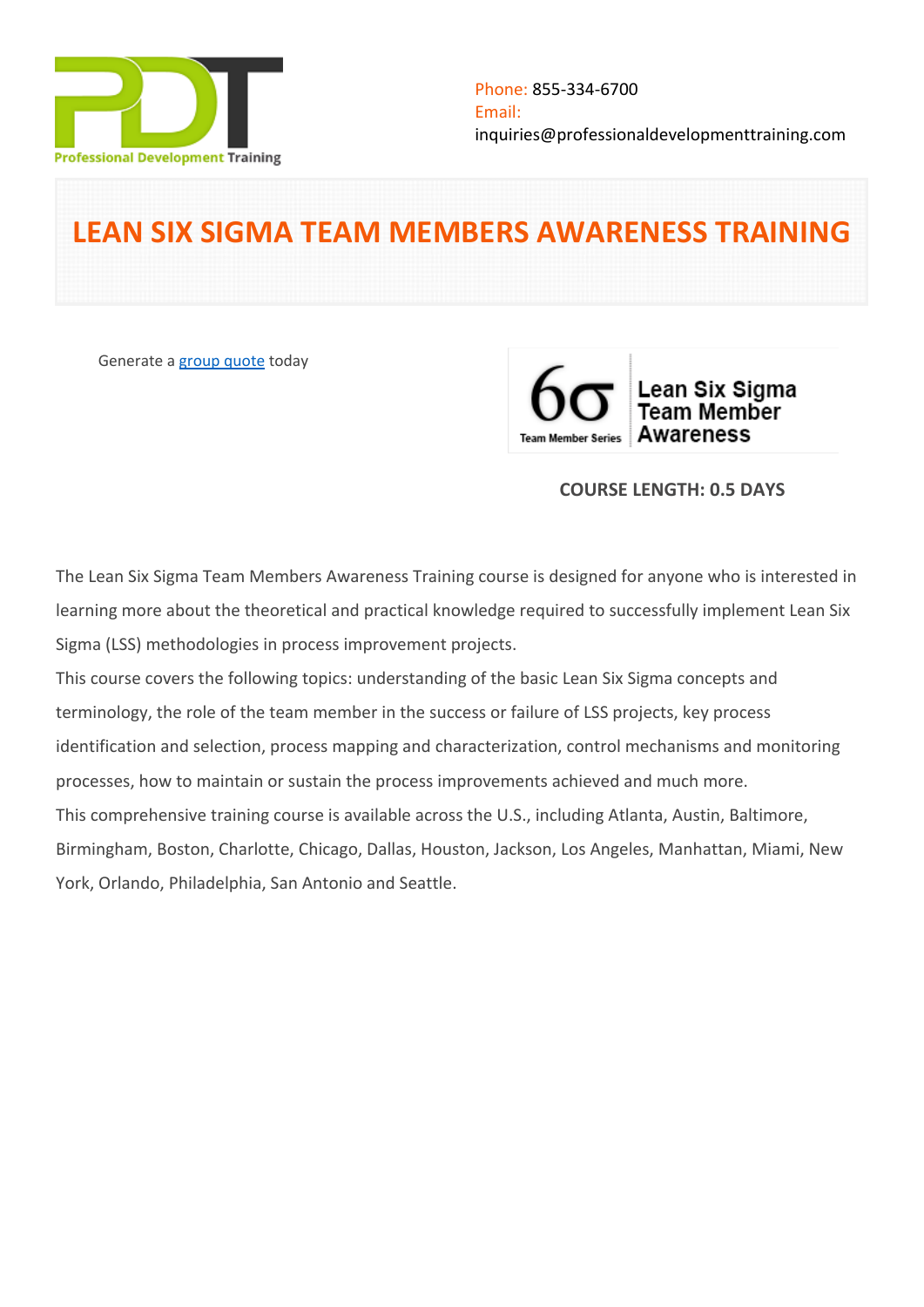## **FOREWORD**

This Lean Six Sigma course has been developed to enhance the general knowledge and provide some capabilities in Lean Six Sigma for people involved in the daily operation of business processes and who are a part of Process Improvement Teams.

*The goal of this training is to:*

- Increase your knowledge of Lean Six Sigma techniques as business process improvement methodologies.
- Increase your skills at improving the ease and performance of the processes in which you work.
- To gain an understanding of your role as a process team member for the achievement of business success.

Team Members that participate in this course will have enhanced knowledge of process functionality, as well as improved analytical and problem solving skills and methods.

*Team members will:*

- Obtain a working understanding of Lean Six Sigma
- Know and apply the basic concepts
- Demonstrate use of the terminology
- Comprehend daily work as a process-oriented activity
- Understand process inputs and outputs
- Understand process flow and know what determines value add vs. non value add
- Understand how the processes you are a part of fit into the larger set of processes needed in delivering value to the customer
- Perform Process Mapping and characterization
- Create a detailed Process Map of a process you are personally involved in
- Prioritize significant outputs and quantify their level of performance to requirements
- Identify inputs and their relationship to the significant outputs 4. Perform process improvement activities
- Improve a process you are involved in using Lean Six Sigma methods
- Continue to improve other processes 5. Establish control mechanisms and monitoring processes to sustain an existing process and/or any improvements you make.